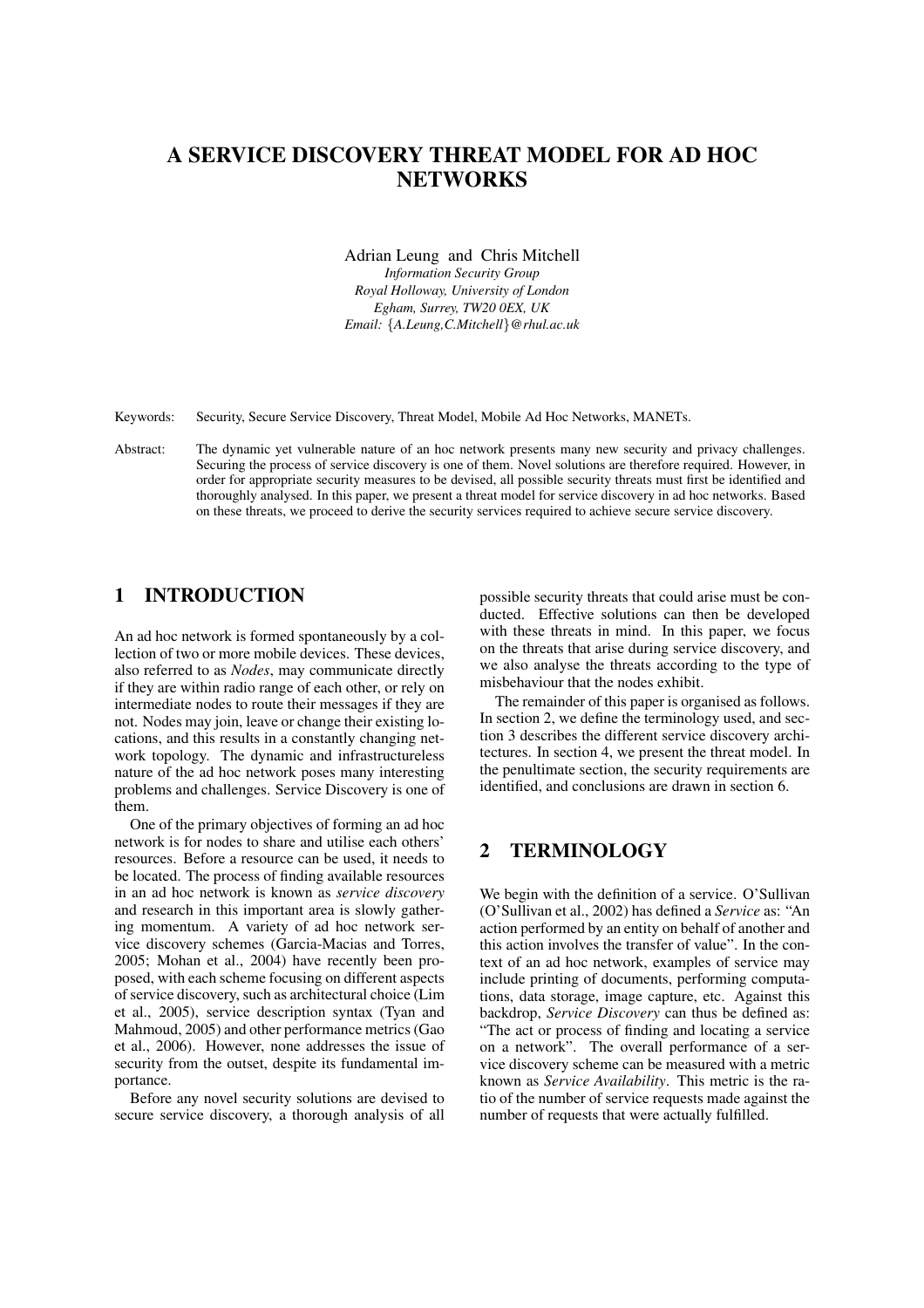The entities participating in the service discovery process are now introduced: A *Service User* (SU) node is a node that seeks a particular service offered by other nodes in the network. A *Service Provider* (SP) node has one or more services to offer other nodes. Depending on the service discovery architecture employed, a *Directory* (SD) node may also be involved in the service discovery process. An SD node acts as a broker between the SU and SP nodes. It maintains a list of the available services in the network. Some nodes may not participate directly in the service discovery process, but may be called upon to forward or route the service messages between the principal participants. We call these nodes *Forwarding* (FW) nodes. It is also possible for a node to take on more than one role. For instance, a node may offer a particular service (SP node) and also be a consumer of another service (SU node).

A variety of different service messages are exchanged and sent between the entities during service discovery. A *Service Request* (SrvReq) is a message sent by an SU node to search for a particular service. A *Service Reply* (SrvRep) is a message sent to an SU node if the requested service is available. It can be sent by either an SP or an SD node. A *Service Advertisement* (SrvAdv) is a message sent (via broadcast) by an SP node to announce its service offering. An SU node sends an *Acknowledgement* (SrvAck) message to the SP node if it is interested in the advertised service. *Service Register/Deregister* (SrvReg/SrvDReg) messages are sent by an SP node to an SD node to register or deregister a service. In response, an *Acknowledgement* (SrvAck) message is sent back to the SP node. An SD node will broadcast a *Directory Advertisement* (DirAdv) message to announce its presence to other nodes. A *Service List* (SrvList) is a file maintained by an SD node that contains a listing of the available services.

Two other important terms, used to denote the distance (in terms of radio ranges) between two nodes, are *hop* and *hop count*. Nodes within radio range of each other are said to be one hop apart. Two nodes are X hops away from each other if a minimum of  $X - 1$ intermediate nodes are required to route a message between them. Hop count is defined as the maximum number of times that a particular message will be forwarded by an intermediate node. The set of nodes which are at most  $X$  hops away from a node is also referred to as the *scope* of a node.

# 3 AD HOC NETWORK SERVICE DISCOVERY ARCHITECTURES

In an ad hoc network, services may be discovered in a number of different ways. This has an effect on how

the entities interact with each other, which in turn affects the type of threats that arise during service discovery. Hence, it is imperative to have a good understanding of the various discovery methods in order to produce an accurate threat model.

As depicted in Figure 1, techniques for service discovery in ad hoc networks can generally be classified into three main types (Rao, 2004). They are the *mediated*, *immediate* and *hybrid* architectures.



Figure 1: Classification of Service Discovery Architectures.

We now examine the workings of the three architectures, based on the assumption that all the nodes are non-malicious, co-operative and trustworthy.

### 3.1 Mediated Architecture

This architecture is also known as the *Service Co-Ordinator Based* architecture (Toh, 2002). In this architecture, SU and SP nodes rely on a service coordinator or an SD node to facilitate service discovery. As an ad hoc network is usually composed of heterogenous devices, the role of an SD node is usually taken on by the more powerful devices (the method used to select an SD node is beyond the scope of this paper).

Assuming that an SU and an SP node are both within the scope of an SD node, service discovery takes place as follows:

- 1. The SD node periodically announces its presence by broadcasting a DirAdv message through the network (with an initial hop count of  $X$ ).
- 2. An SP node will register its service offerings with the SD node by sending a unicast SrvReg message to the SD node.
- 3. The SD node will acknowledge receipt of an SrvReg message by sending a SrvAck message back to the SP node. The SD node also updates its list (SrvList) of all registered services.
- 4. An SU node seeking a service will query an SD node by sending a unicast SrvReq message to the SD node.
- 5. Upon receiving a SrvReq message, an SD node searches its SrvList for the requested service. If the sought service is found, the SD node sends a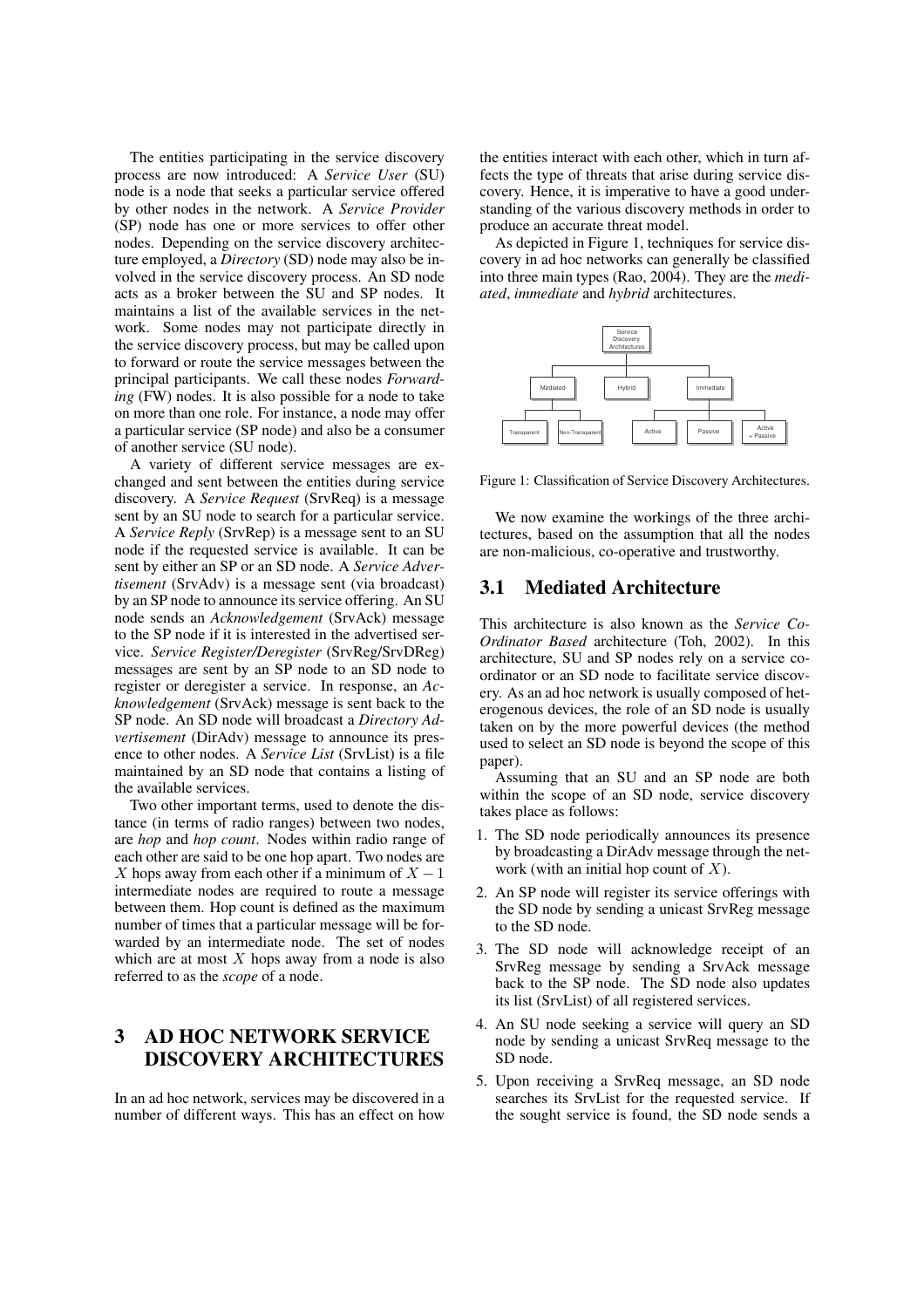SrvRep message back to the SU node. The SrvRep message will contain details of the service provider (e.g. the URL or IP address of the service provider).

6. A registered service may be removed from the SrvList when it expires or when an SP node sends a SrvDrg message to the SD node.

In the event that an SD node is more than one radio hop away from SU and SP nodes, intermediate nodes will forward the SrvReq, SrvRep, SrvReg, SrvAck and SrvDrg messages to and from the SD nodes, provided the message does not traverse more than X hops. It should be noted that the mediated architecture can be further divided into two sub-categories: *transparent* and *non-transparent*. Transparent means that SU and SP nodes are fully aware of the existence of one or more SD node(s) in the network, while nontransparent means SU and SP nodes are not aware that an SD node is present, thinking they are interacting directly with each other.

The mediated approach is extremely scalable but is unsuitable for highly mobile environments, as the SrvLists have to be constantly updated and modified. Another shortcoming of this approach is the service non-discoverability problem between an SU node that is interested in the service offering of an SP node. The two nodes may be in close proximity, but service discovery simply cannot take place. This is because either one or both of the nodes are lying outside the scope (beyond  $X$  hops) of the SD node. In such a case, there is no way for either node to be aware of the presence of the other, no matter how near they are to each other.

# 3.2 Immediate Architecture

The immediate architecture is also referred to as the *Distributed Query-Based Architecture* (Toh, 2002). In this architecture, there are no SD nodes. SU and SP nodes seek and advertise their own services directly, without relying on SD nodes.

An SU node seeks a service by broadcasting a SrvReq message through the network (with an initial hop count of  $\overline{X}$ ). Upon receiving this SrvReq message, a node may:

- send a unicast SrvRep message to the SU node if it offers the requested service, and forward the SrvReq message to its neighboring nodes.
- decrement the hop count and rebroadcast the SrvReq message if it does not offer the specified service.
- do nothing and drop the packet if the hop count reaches zero.

This method of discovery is sometimes known as *active* or *pull-based* discovery. Alternatively, an SP node may advertise its service by broadcasting a SrvAdv message through the network (with an initial hop count of  $X$ ). Upon receiving a SrvAdv message, a node may:

- send a SrvAck message to the SP node if it is interested in the service offered, and rebroadcast the SrvAdv message.
- decrement the hop count and rebroadcast the SrvAdv message.
- do nothing and drop the packet if the hop count reaches zero.

Nodes receiving a SrvAdv message may cache the service information for future use and compile a SrvList of their own. This method of discovery is also referred to as *passive* or *push-based* discovery.

Finally, as shown in Figure 1, active and passive discovery may also take place concurrently. This architecture is suitable for highly mobile networks, but it does not scale well.

### 3.3 Hybrid Architecture

The mediated and immediate architectures may coexist at the same time to yield the hybrid approach. The hybrid approach offers several advantages over a pure mediated or a pure immediate architecture. Firstly, simulation results in (Guichal and Toh, 2001) have shown that service availability is significantly better with the hybrid approach. Secondly, the presence of SD nodes in the network also improves scalability. Finally, the service non-discoverability problem can also be easily overcome. Service discovery is now possible between two nodes that are in close proximity even when one or both of the nodes are not within the scope of the SD node. Because of the added flexibility of the immediate approach, either node is now capable of broadcasting a service request or service advertisement on their own.

In summary, the hybrid approach is more flexible and enhances service availability.

# 4 A Service Discovery Threat Model

There exist a variety of security issues and threats in ad hoc networks (Mishra and Nadkarni, 2003; Papadimitratos and Hass, 2003; Zhou, 2003). However, in our threat model we focus solely on the threats that arise during service discovery.

# 4.1 Objective of Service Discovery

Different entities have different aims for, and expectations of, a service discovery protocol. We briefly discuss this from the perspectives of the three main types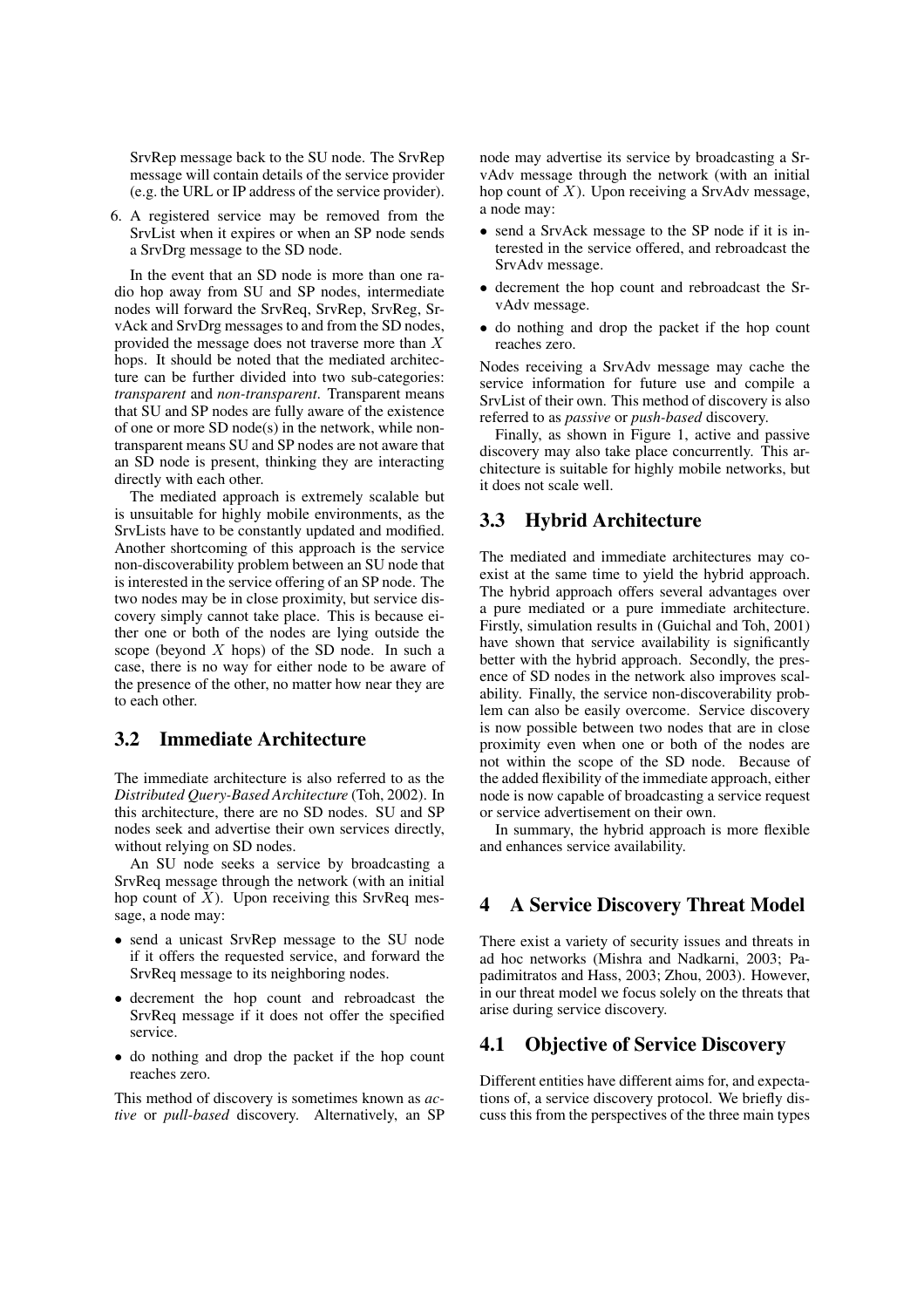of entity involved, namely: Service Users, Service Providers and Directory nodes. From a service user's perspective, the primary aim is to find a provider of the desired service within its scope. It may also want to know what other services are available in the network. A service provider's main aim is to inform all service users of its service offerings. Finally, a directory simply wants all users and providers to be aware of its presence so that it can perform its task.

Therefore, any action that can be performed by an entity that prevents any of the above can be considered as a security threat, or a form of attack.

#### 4.2 Threat Targets

Threat targets are the assets of the system. They are the prime motivation for a potential adversary to launch an attack. Threat targets can be broadly categorised into two types: *Tangible* and *Intangible*.

If an attack is aimed at a tangible threat target, then the effects would be more immediately observable. Examples of tangible threat targets include: the integrity and availability of the entities, the confidentiality, integrity and availability of the service messages and SrvList, the integrity and legitimacy of the service discovery process, and the resources or energy of the nodes.

An attack aimed at intangible threat targets may not have an immediately observable effect. Examples of intangible threat targets include: network connectivity and availability, and the reputations of the entities.

#### 4.3 The Threat Model

In an ad hoc network, where all communications take place over the wireless medium, any device with an appropriate network interface is capable of gaining access to the network and participating in the network functions it offers. Further, devices or nodes are free to join or leave the network or even change their locations at any time. This results in an dynamic network topology. Consequently, the concept of a physical perimeter does not really apply in an ad hoc network.

Without a clear boundary, it is difficult to make a distinction between internal and external nodes and to classify the corresponding threats into internal or external threats.

In our threat model, we therefore do not attempt to distinguish between internal and external threats. Instead, we focus on the types of threat that could arise from the various types of node misbehaviour.

A classification of service discovery security threats is shown in Figure 2. The threats are divided into three main categories, according to the type of misbehaviour (Yau and Mitchell, 2003) that the nodes exhibit. They are: *Failed* nodes, *Selfish* nodes and *Malicious* nodes. Malicious nodes can be further subdivided into *Active* and *Passive* threats. It is helpful to examine the threats arising from these three different types of misbehaviour, for they have very different characteristics.



Figure 2: Classification of Service Discovery Threats.

We now examine the different types of threats in greater detail and discuss their implications and consequences.

#### 4.3.1 Failed Nodes

Involuntarily, a node may be prevented from partaking in the service discovery process in the normal cooperative manner that is demanded of all nodes in an ad hoc network. Such nodes are termed *Failed Nodes* and do not harbour any malicious intent. This type of misbehaviour is usually a consequence of either:

- A node having its resources (power) completely depleted. Such a node may have been the target of a concerted Denial of Service (DOS) attack by an adversary. As a result of the attack, the node's battery or power might have been completely drained, rendering it unable to perform any task or network function. A node's resources could also have naturally run out without being subjected to any prior attacks. This type of failure is also known as *graceful failure*.
- A node may also be deemed a failed node if it is incapable of communicating with the other nodes (within its radio range) in the network. This may be due to a faulty network interface or the result of an adversary jamming or interfering with the wireless channel. Normal operation may resume once the adversary stops the interference. As such, node failure could be temporary or permanent.

Even though failed nodes do not misbehave intentionally, the threats they posed to the service discovery process are just as devastating. Threats pose by failed nodes vary significantly, depending on the type of node that fails. If the failed node is:

• an FW node, it will not be able to forward any service messages to and from any service entities (SU,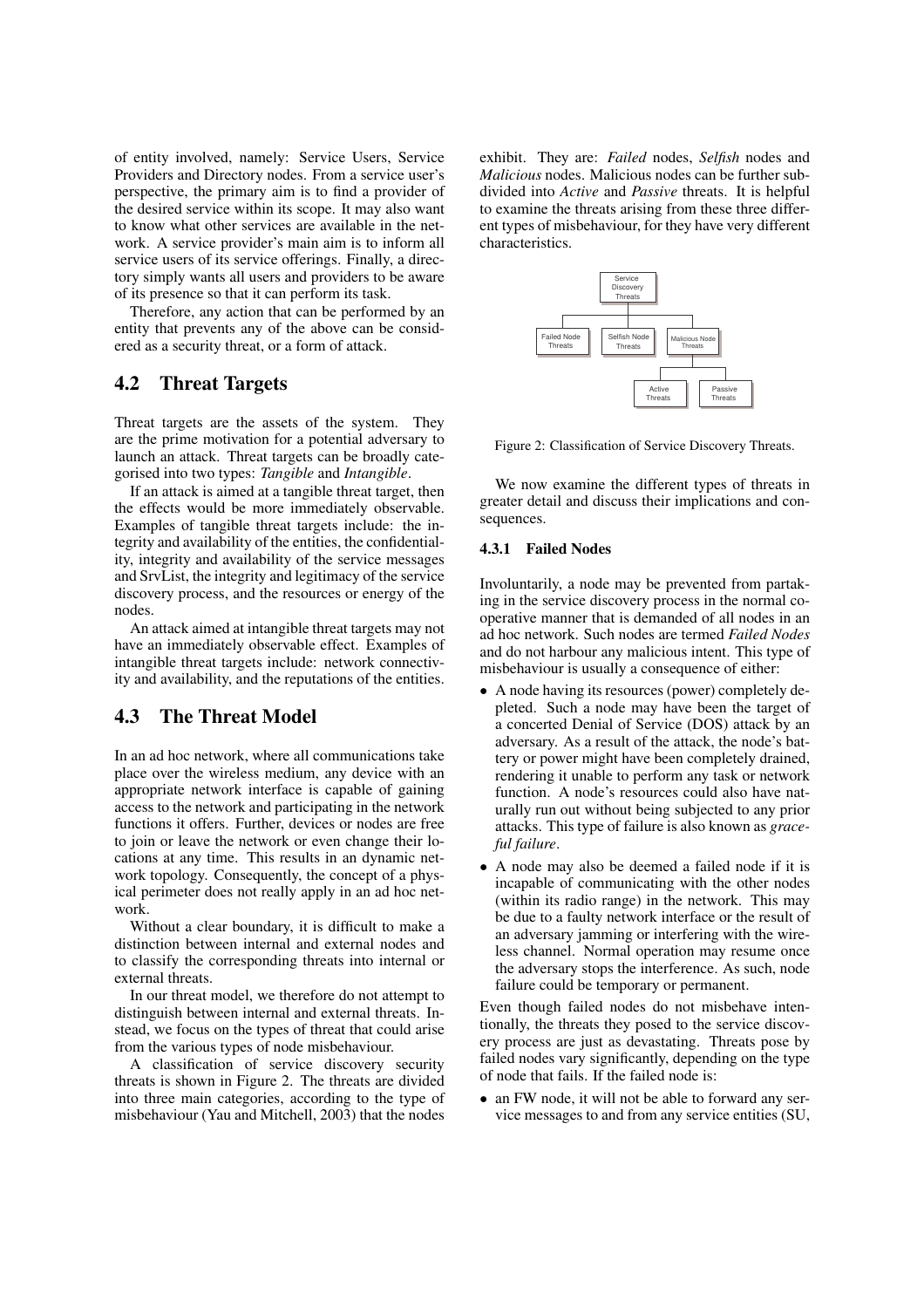SP and SD). Service discovery will not be possible if the particular failed FW node serves as the only link or path between two service entities. Also, an FW node may fail while forwarding a service message. It will thus be unable to complete its action and will be deemed a failed node. The consequences of a failed FW node can therefore be rather significant even though it is not a principal participant in the service discovery process.

- an SU node, it is incapable of sending and receiving any service messages to or from any other entities. In other words, it is unable to take any part in the service discovery process. However, service discovery between other service entities is not affected.
- an SP node, it will no longer be able to service its existing service users and to solicit new service users as it is incapable of sending any service advertisement or registration messages to service users or directories. Service discovery between other service entities remains unaffected.
- an SD node, the entire service discovery system in the network may be crippled. In a mediated only architecture, SU and SP nodes rely on SD nodes to facilitate service discovery. If it is the only SD node in the network, the effects are dire. Otherwise, service discovery may still take place normally in the absence of an SD node, as seen in the hybrid or immediate architectures. The effects that a failed SD node has on the service discovery process depend very much on the service discovery architecture that is employed.

#### 4.3.2 Selfish Nodes

In an ad hoc network, the success of the service discovery process depends greatly on the co-operation of all the nodes. Unfortunately, with the aim of conserving their scarce resources, some nodes may simply refuse to co-operate even though they are fully capable of doing so. These nodes co-operate only when there are incentives for them to do so. Nodes that exhibit this type of behaviour are known as *selfish* nodes. These nodes are not malicious in nature even though they misbehave intentionally. If a selfish node is:

• an FW node, it selectively forwards service messages. As a result, SU, SP and SD nodes may not receive the service messages intended for them. Also, in order to conserve some of its processing power, a selfish FW node may forward service messages without decrementing the hop count. Nodes may receive an out of scope service message and may have trouble contacting the sending node later on. Service discovery may be severely disrupted as a result of either action.

- an SU node, it selectively broadcasts service requests. The service discovery process is not really affected in any way. It should be noted that it is highly unlikely that an SU node behaves in a selfish manner, as there is very little motivation for the SU node to do so, and it stands to gain very little.
- an SP node, it does not broadcast its service advertisements as often as it should. SU and SD nodes will not be aware of the services offered by the SP node. Again, there is very little incentive for an SP node to behave in a selfish manner, as it does not stand to gain anything.
- an SD node, it may not inform the network of its existence. As such, SU and SP nodes will not be able to request and register services respectively. Hence, in a pure mediated architecture, service discovery will simply be impossible. Also (regardless of the type of architecture employed), it may not accept SrvReq messages from SU nodes or SrvReg/SrvDReg messages from SP nodes. As a result, when it does decide to be contacted by the other nodes, it will not be in possession of an updated Srvlist.

#### 4.3.3 Malicious Nodes

Malicious nodes have no intention of participating in the service discovery process. Their primary aim is to disrupt the "proper" operation of the service discovery process. A wide range of threats are posed by the malicious nodes to the service discovery process. Associated with every threat are one or more threat targets. Using the *STRIDE* method (Swiderski and Snyder, 2004), we can classify malicious node threats into six categories, namely: *Spoofing*, *Tampering*, *Repudiation*, *Information disclosure*, *Denial of service*, and *Elevation of privilege*. Threats may also be classified as *Active* or *Passive*.

The STRIDE method (Swiderski and Snyder, 2004) is now be used to identify and analyse the service discovery threats caused by malicious nodes.

- 1. Spoofing. A malicious node may masquerade as another entity during service discovery. It may pose as:
	- an FW node. Upon receiving a legitimate service message, it may not forward the message to other nodes. Service discovery cannot take place if this FW node is the only link between two nodes. The threat target would be the intended recipients of the service messages.
	- an SU node and broadcast a SrvReq message through the network. An SP or SD node receiving the message may think that they are interacting with a legitimate SU node. The threat target here is the SP, SD or even an FW node.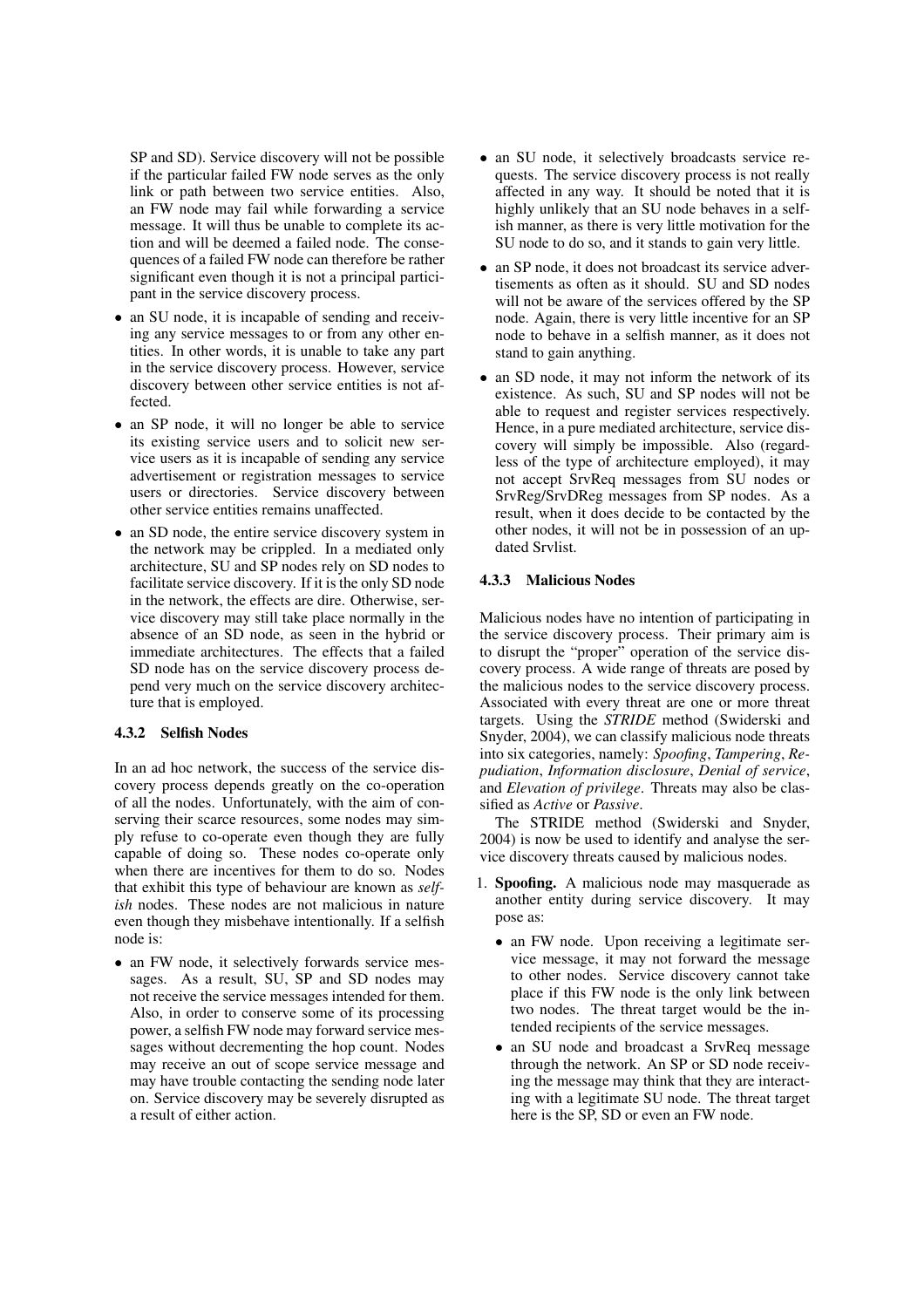- another legitimate SP node and offer "services" to an unknowing SU node.
- an SD node and announce its presence to the network. This malicious SD node may be nearer (less hops away) to some of the SU or SP nodes. They may then choose to interact with this malicious SD node instead of a legitimate one that is further away.

The threat targets are the entities to whom the malicious node will be masquerading. Spoofing is an active threat.

- 2. Tampering. A malicious node may capture and then modify legitimate service messages traversing the network in one of the following ways:
	- Alteration of legitimate service messages by changing their contents. As a result, the intended recipients of the service messages will not be presented with accurate service information. This greatly compromises the service discovery process. The direct threat targets are the service messages, while the indirect threat targets are the intended recipients of the altered messages.
	- Deletion of legitimate service messages. The intended recipients of the service messages will not be able to receive the messages. Service discovery will then not take place as it should. This threat has the same effect as a selfish node not wanting to forward SrvReq and SrvAdv messages to other nodes. In this case, the direct threat target is the deleted service message, while the indirect threat target is the intended recipient of the original service message.
	- Insertion of bogus service messages. A malicious node may broadcast fraudulent service messages (e.g, SrvReq, SrvAdv, or DirAdv) into the network. Recipients of such fraudulent massages may think that they are actually interacting with legitimate SU, SP or SD nodes. This threat is similar to the spoofing threat discussed above. The threat targets here are the intended recipients of the fraudulent messages.

It is obvious that tampering is an active threat. The worse case scenario for a tampering threat is when an SD node is malicious. It will then be able to modify  $-$  i.e. alter, delete, or insert  $-$  service information pertaining to legitimate SU and SP nodes, since it has direct access to the SrvList. The consequence of an inaccurate SrvList is devastating for the integrity of the entire service discovery process. The threat target here is clearly the SrvList, and the indirect threat targets are the service entities that it will be interacting with.

3. Repudiation. A malicious node may later deny having performed a certain action. For example, a malicious SU, SP or SD node may deny having sent a SrvReq, SrvAdv, or DirAdv message, respectively. Similarly, they may also deny having receive a specific service message. The threat target would be the entity that the malicious node was interacting with. Repudiation is an active threat.

4. Information Disclosure. Eavesdropping is particularly simple in a setting such as an ad hoc network, since the primary mode of communication amongst the nodes is a wireless channel.

During the service discovery process, a malicious node is capable of eavesdropping on the service messages that are exchanged between the service entities, or broadcast through the network by SU or SP nodes. An inventory of services requested and advertised can thus easily be compiled, and this constitutes an enumeration attack. From the gathered information, a malicious node may learn the following: the type of services being requested by SU nodes, the type of services offered by SP nodes, which and where the SD nodes are, and the network topology. Such information can be extremely useful for the malicious node and may be used subsequently: to infer or predict future service discovery patterns, or as intelligence for launching subsequent attacks (e.g. replaying certain messages). The disclosure of service information may be considered a breach of the individual entities' privacy.

The direct threat targets are therefore the service messages, and the indirect threat targets include the privacy or even availability of the SU, SP and SD nodes. An information disclosure threat does not disrupt the service discovery process in any noticeable way. Very often, the legitimate service entities may not even be aware that such an attack is taking place. That is why this type of threat is also commonly known as a passive threat.

5. Denial of Service (DOS). This occurs when a legitimate service entity is prevented from participating in the normal service discovery process because of the actions of a malicious node. For instance, a malicious node may mount a DOS attack on an SP node by flooding the node with SrvReq messages. The SP node may be overwhelmed by these messages and hence be unable to accept legitimate SrvReq messages from other nodes. A competitor SP node may have strong motivation to launch such an attack. An SU node may also be the target of a DOS attack, even though the effects it has on the service discovery process are not as significant.

A DOS attack could also be launched by flooding an SD node with illegitimate SrvReg and SrvReq messages. The effects of this attack could be deadly, as the entire service discovery process of the network could be crippled.

Nodes may fail as a consequence of a DOS at-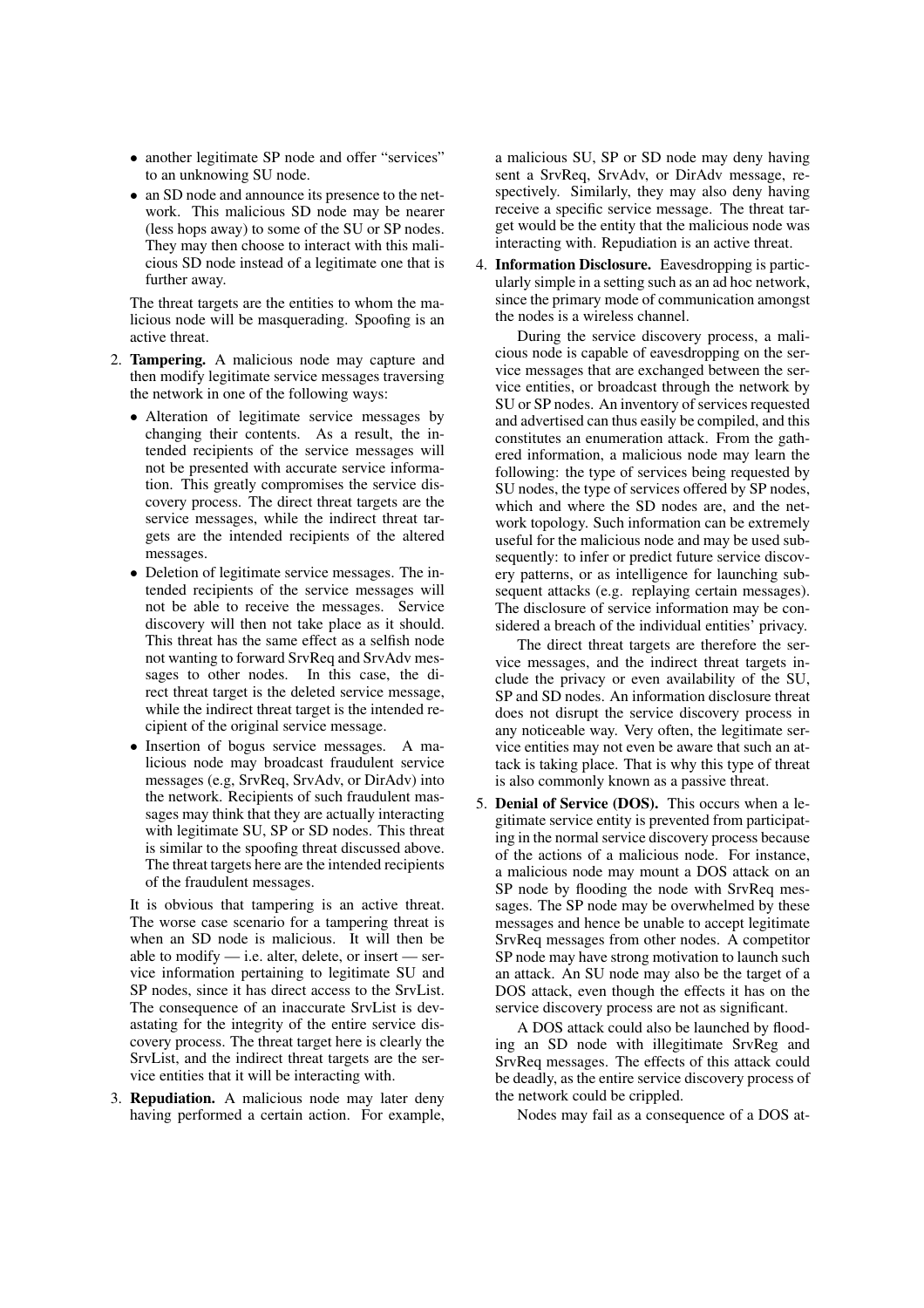tack. The direct threat target would be the availability of the service entities that were subjected to the DOS attacks, while the indirect threat targets would be their respective reputations. DOS is an active threat.

6. Elevation of Privileges. This happens when a malicious node, by some illegitimate means, is able to gain more privileges than it currently has (Gollmann, 2005). This threat normally takes place in conjunction with the spoofing threat. When a malicious node is able to masquerade as another entity (e.g. an SU, SP, SD or FW node), it assumes the privileges and capabilities of that entity.

It should be noted that the aforementioned threats rarely occur in isolation. More often than not, one threat may lead to another, as they are inter-related.

#### 5 SECURITY REQUIREMENTS

If the threats are not properly mitigated, they could be exploited by malicious nodes to launch a variety of attacks. Countermeasures are therefore essential to prevent the threats from being realised. The security services required to mitigate the threats are identified and presented below.

Authentication. One of the most important requirements is the mutual authentication of SU and SP nodes (in the immediate architecture) or SD and SU/SP nodes (in the mediated architecture). Mutual authentication will provide two interacting service entities with the assurance that they are indeed interacting with the intended parties. A rogue node may fraudulently request for/advertise a service. It may be difficult or impossible to prevent a rogue node from so doing, especially in immediate architectures, but an SU or SP node may decide not to use/provide the service if the authentication outcome is unsatisfactory. Unilateral authentication will not suffice in this sort of peer to peer environment, as it is equally likely for either an SU or SP node to be malicious. This security service aims to address the threats of spoofing and elevation of privileges.

Authorisation. An SU node may discover a number of available services in the network, but may only be allowed to use some of them, depending on the security policy specified by the SP nodes. Alternatively, a service may not even be discoverable by an SU node if it is unauthorised to use it. In other words, SU nodes may only have a controlled visibility of the available services, based on their credentials or some security policy. Similarly, only authorised SP nodes may be allowed to advertise their service offerings. Options for achieving authorisation include the use of capabilities, access control list and credentials. This security service does not directly mitigate any of the aforementioned threats. Nonetheless, it is important in the context of service discovery.

Confidentiality. A variety of service messages traverse the network during service discovery. A malicious node can easily intercept or eavesdrop on these messages and obtain the following information: the identities of the senders and intended recipients, the specific services that are being requested or advertised by an SU or SP node, the physical location of the service entities, etc. An SU (or even an SP) node may not want such information to be disclosed to other entities (malicious or not), apart from a legitimate SD node. It is therefore necessary to encrypt such messages to prevent the threat of information disclosure and to protect the privacy of service entities.

Integrity. Service messages, exchanged during service discovery, should not be modified (i.e. altered, deleted, inserted, or replayed). A secure service discovery protocol should provide this assurance to all service entities participating in the service discovery process. This security service addresses the tampering threat.

Non-repudiation. Mechanisms (e.g. digital signatures) should be in place to prevent any service entity from later denying that a certain action has taken place. For example, service entities should not be able to later deny that a particular service message was sent or received, if that action had indeed taken place. This security service addresses the threat of repudiation.

Accountability. A log that records all the events should be available. In the event of any dispute, a neutral adjudicator is able to refer to the log and make an impartial and accurate judgement. This requirement is closely related to the non-repudiation service, in the sense that it may be used to deter potential repudiation threats.

Availability. Malicious nodes should be prevented from flooding (e.g. using broadcast) the network with bogus service messages. A high volume of such messages could create a broadcast storm (Tseng et al., 2002) in the network. The resources of legitimate nodes may be depleted in an attempt to process such messages. The entire service discovery process could be crippled as a result. Instead of targeting the network, malicious nodes may also target individual nodes and flood them with messages. Appropriate measures are therefore required to thwart the denial of service threat.

Privacy. This requirement is closely related to the confidentiality service. Privacy may mean different things in different contexts; in the context of service discovery for ad hoc networks, protecting the privacy of the service entities means the following. Firstly,